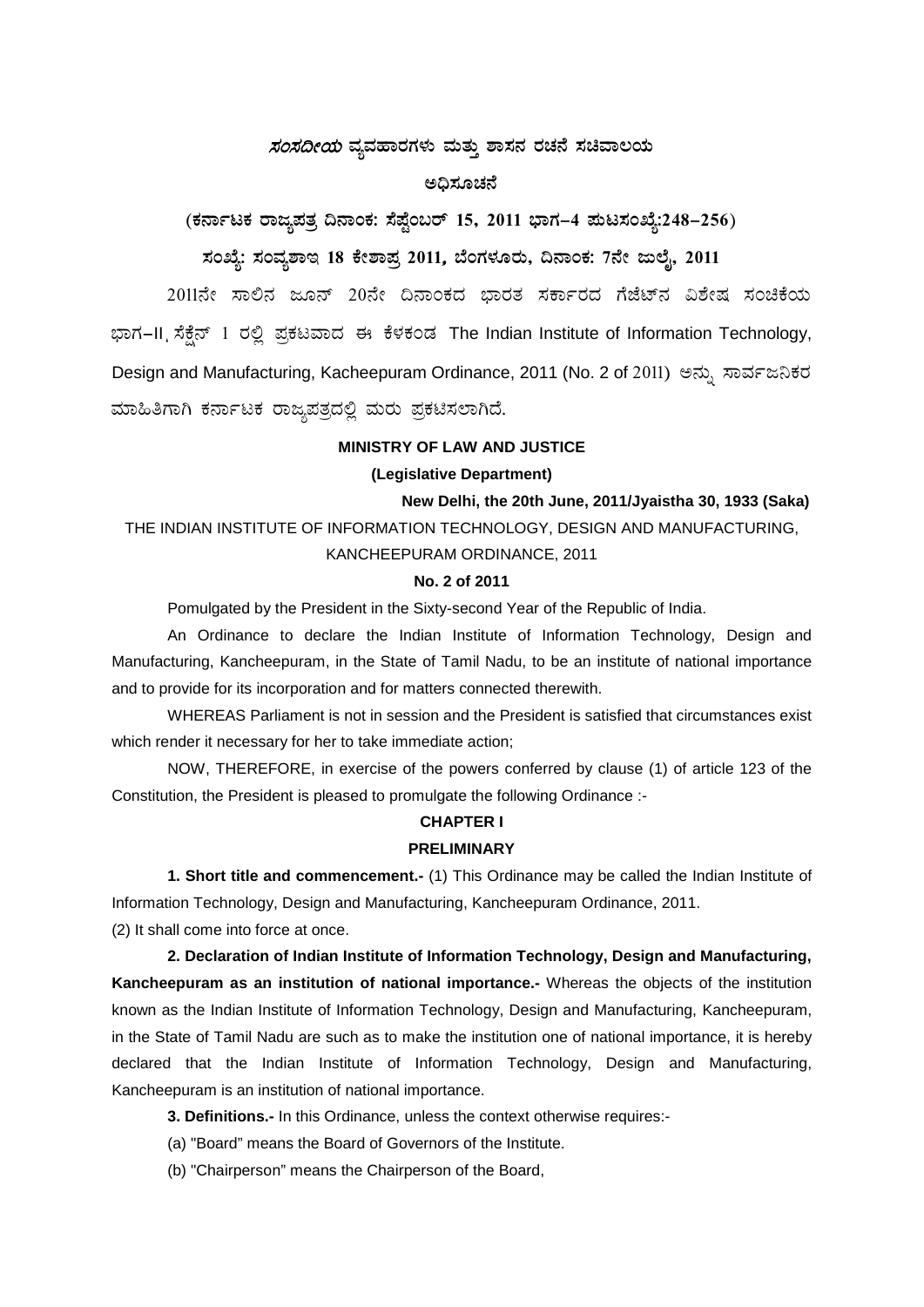- (c) "Director" means the Director of the Institute;
- (d) "Institute" means the institution known as the Indian Institute of Information Technology, Design and Manufacturing, Kancheepuram incorporated under this Ordinance;
- (e) "notification" means a notification published in the Official Gazette,
- (f) "prescribed" means prescribed by Statutes made under this Ordinance,
- (g) "Registrar" means the Registrar of the Institute;
- (h) "Senate" means the Senate of the Institute;
- (i) "Society" means the society known as the Indian Institute of Information Technology, Design and Manufacturing,Kancheepuram, registered under the Societies Registration Act, 1860; (21 of 1860)
- (j) "Statutes" and "Ordinances" means the Statutes and Ordinances of the Institute made under this Ordinance;
- (k) "Visitor" means the President of India.

# **CHAPTER II**

# **THE INSTITUTE**

**4. Incorporation of Institute.-** (1) The Indian Institute of Information Technology, Design and Manufacturing,Kancheepuram which is a society registered under the Societies Registration Act, 1860 (21 of 1860.) is hereby constituted as a body corporate by the name aforesaid and as such body corporate, it shall have perpetual succession and a common seal with power, subject to the provisions of this Ordinance, to acquire, hold and dispose of property and to contract and shall, by that name, sue and be sued.

(2) The Institute shall consist of a Chairperson, a Director and other members of the Board.

**5. Effect of incorporation of Institute.-** (1) On and from the commencement of this Ordinance, -

(a) any reference to the Society in any law, other than this Ordinance, or in any contract or other instrument, shall be deemed as a reference to the Institute;

(b) all property, movable and immovable, of or belonging to the Society shall vest in the Institute;

(c) all the rights and liabilities of the Society shall be transferred to, and be the rights and liabilities of the Institute; and

(d) every person employed by the Society, immediately before such commencement shall hold his office or service in the institute for the same tenure, at the same remuneration and upon the same terms and conditions and with the same rights and privileges as to pension, leave, gratuity, provident fund and other matters as he would have held if this Ordinance had not been promulgated, and shall continue to do so unless and until his employment is terminated or until such tenure, remuneration and terms and conditions are duly altered by the Statutes

Provided that if the alteration so made is not acceptable to such employee, his employment may be terminated by the Institute in accordance with the terms of contract with the employee or, if no provision is made therein in this behalf, on payment to him by the Institute of compensation equivalent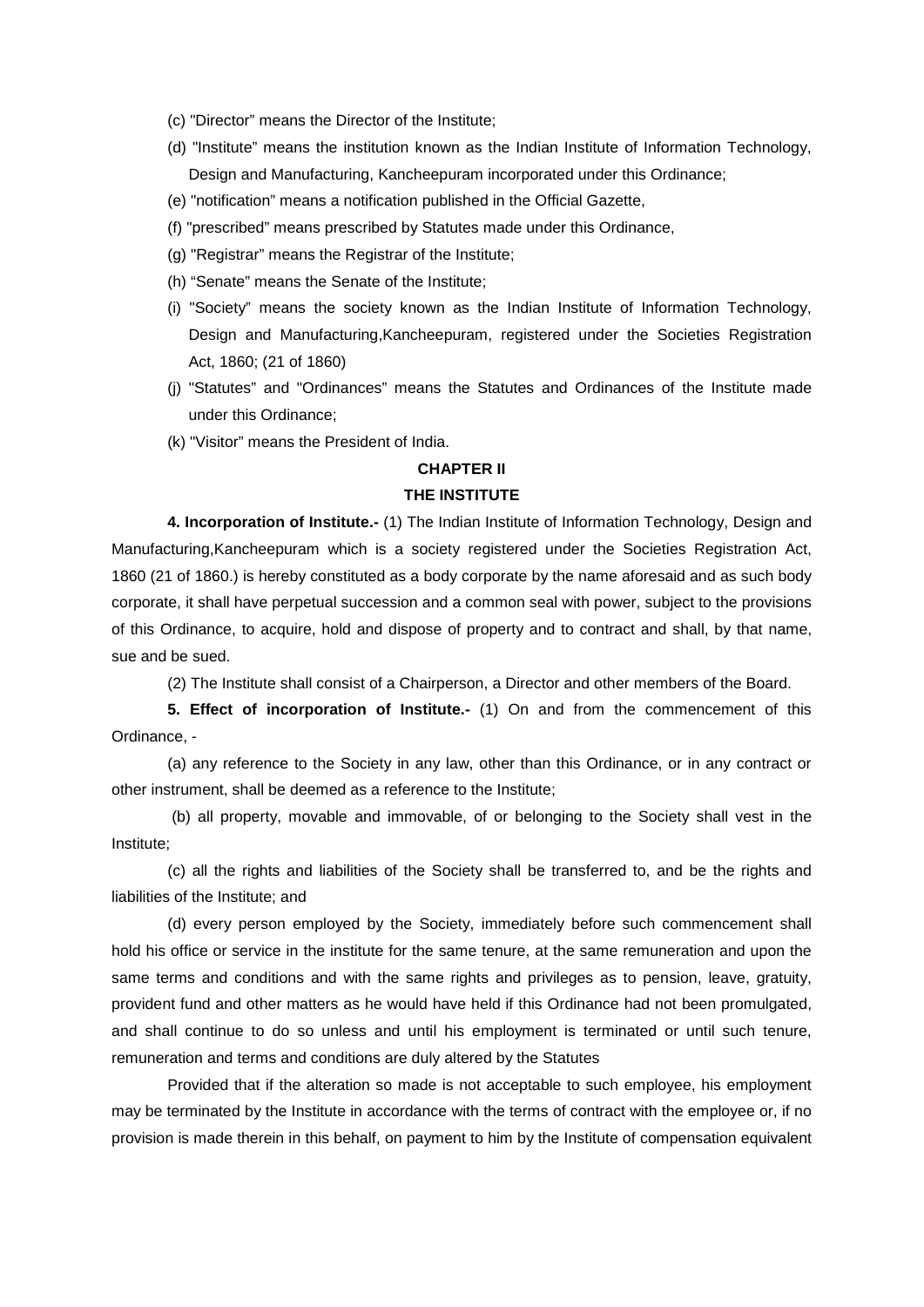to three months' remuneration in the case of permanent employees and one month's remuneration in the case of other employees.

(2) Any person pursuing any academic or research course, at any time before the commencement of this Ordinance, in the Society for award of any degree or diploma and registered for the said purpose with it shall be deemed to have migrated after such commencement to the Institute incorporated under this Ordinance and be registered with the said Institute for grant of the same degree or diploma by the Institute and such person shall be deemed to have migrated and registered with the Institute incorporated under this Ordinance at the same level of study in the Society from which such person is deemed to have migrated.

**6. Powers and functions of Institute.-** (1) Subject to the provisions of this Ordinance, the Institute shall exercise the following powers and perform the following functions, namely:-

(a) to provide for instruction and research in such branches of engineering and technology, management, education,sciences and arts, as the Institute may think fit, and for the advancement of learning and dissemination of knowledge in such branches;

(b) to hold examinations and grant degrees, diplomas and other academic distinctions or titles;

(c) to confer honorary degrees or other distinctions;

(d) to fix, demand and receive fees and other charges;

(e) to establish, maintain and manage halls and hostels for the residence of students;

(f) to supervise and control the residence and regulate the discipline of students of the Institute and to make arrangements for promoting their health, general welfare and cultural and corporate life;

(g) to provide for the maintenance of units of the National Cadet Corps for the students of the Institute;

(h) to create administrative, technical, ministerial, academic and other posts with the prior approval of the Central Government, and to make appointments thereto (except in the case of the Director);

(i) to frame Statutes and Ordinances and to alter, modify or rescind the same;

(j) to deal with any property belonging to or vested in the Institute in such manner as the Institute may deem fit for advancing the objects of the Institute;

(k) to receive gifts, grants, donations or benefactions from the Government and to receive bequests, donations and transfers of moveable or immovable properties from testators, donors or transferors, as the case may be;

(l) to co-operate with educational or other institutions in any part of the world having objects wholly or partly similar to those of the Institute by exchange of teachers and scholars and generally in such manner as may be conducive to their common objects;

(m) to institute and award fellowships, scholarships, exhibitions, prizes and medals;

(n) to undertake consultancy in the areas or disciplines relating to the Institute; and

(o) to do all such things as may be necessary, incidental or conducive to the attainment of all or any of the objects of the Institute.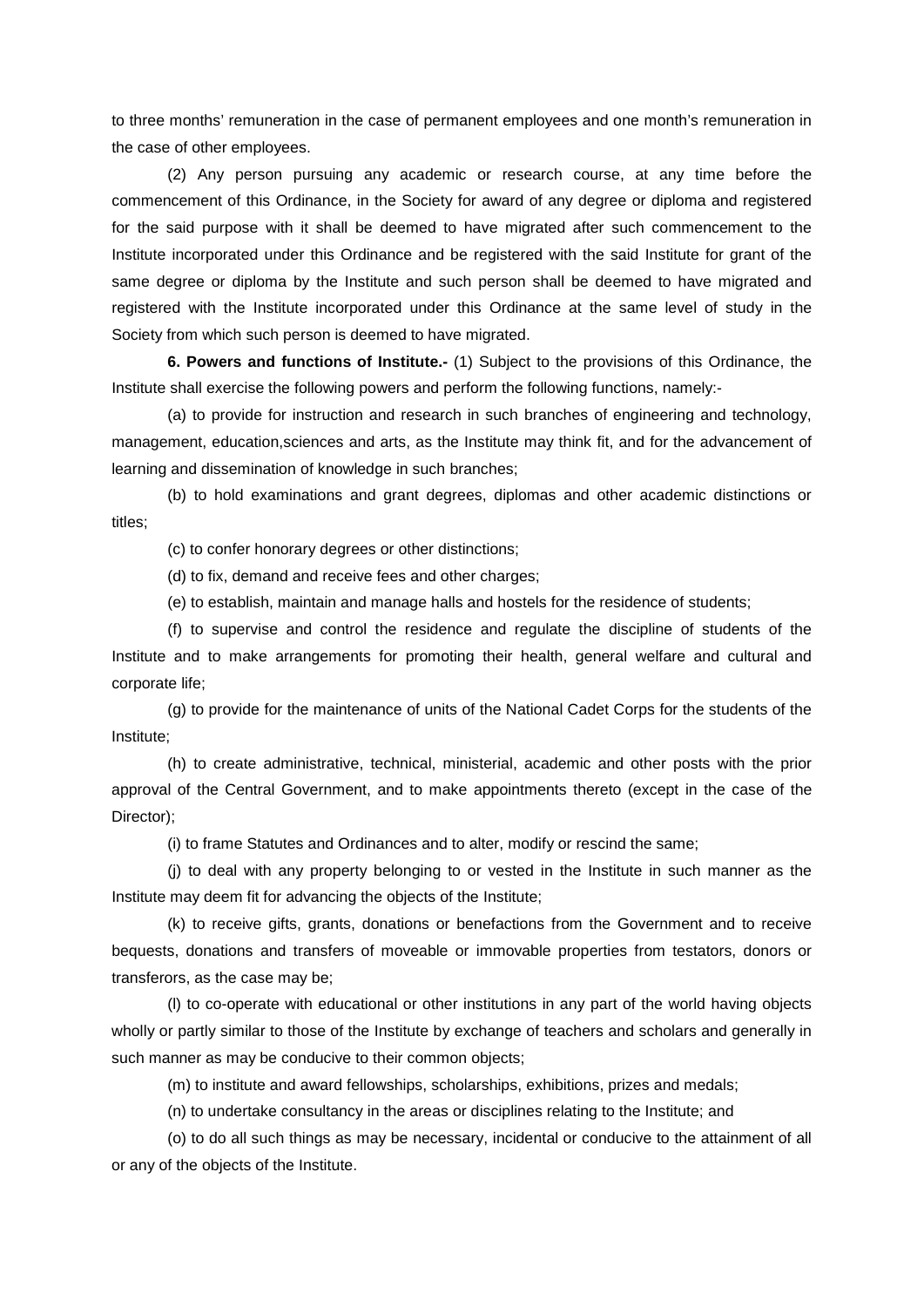(2) Notwithstanding anything contained in sub-section (1), the Institute shall not dispose of in any manner any immovable property without the prior approval of the Central Government.

**7. Institute to be open to all races, creeds and classes.-** (1) The Institute shall be open to persons of either sex and of whatever race, creed, caste or class, and no test or condition shall be imposed as to religious belief or profession in admitting or appointing members, students, teachers or workers or in any other connection whatsoever.

(2) No bequest, donation or transfer of any property shall be accepted by the Institute which in the opinion of the Board involves conditions or obligations opposed to the spirit and object of this section.

**8. Teaching at Institute.-** All teaching at the Institute shall be conducted by or in the name of the Institute in accordance with the Statutes and Ordinances made in this behalf.

**9. Visitor.-** (1) The President of India shall be the Visitor of the Institute.

(2) The Visitor may appoint one or more persons to review the work and progress of the Institute and to hold inquiries into the affairs thereof and to report thereon in such manner as the Visitor may direct.

(3) Upon receipt of any such report, the Visitor may take such action and issue such directions as the Visitor considers necessary in respect of any of the matters dealt with in the report and the Institute shall be bound to comply with such directions.

**10. Authorities of Institute.-** The following shall be the authorities of the Institute, namely:-

- (a) Board of Governors;
- (b) Senate; and

(c) such other authorities as may be declared by the Statutes to be the authorities of the Institute.

**11. Board of Governors.-** The Board of Governors of the Institute shall consist of the following members, namely:-

- (a) the Chairperson, to be nominated by the Visitor;
- (b) the Director, *ex officio;*
- (e) one person to be nominated by the Government of Tamil Nadu;
- (d) four persons to be nominated by the Central Government having special knowledge or practical experience in respect of engineering education, industry, information technology, design and manufacturing industries;
- (e) one professor to be nominated by the Senate;
- (f) one nominee of the Ministry in the Central Government dealing with Technical Education; and

(g) one nominee of the Ministry in the Central Government dealing with Information Technology;

**12. Terms of office of, vacancies among and allowances payable to, members of Board.-** (1) Save as otherwise provided in this section, the term of office of the Chairperson or other members of the Board shall be three years from the date of his nomination.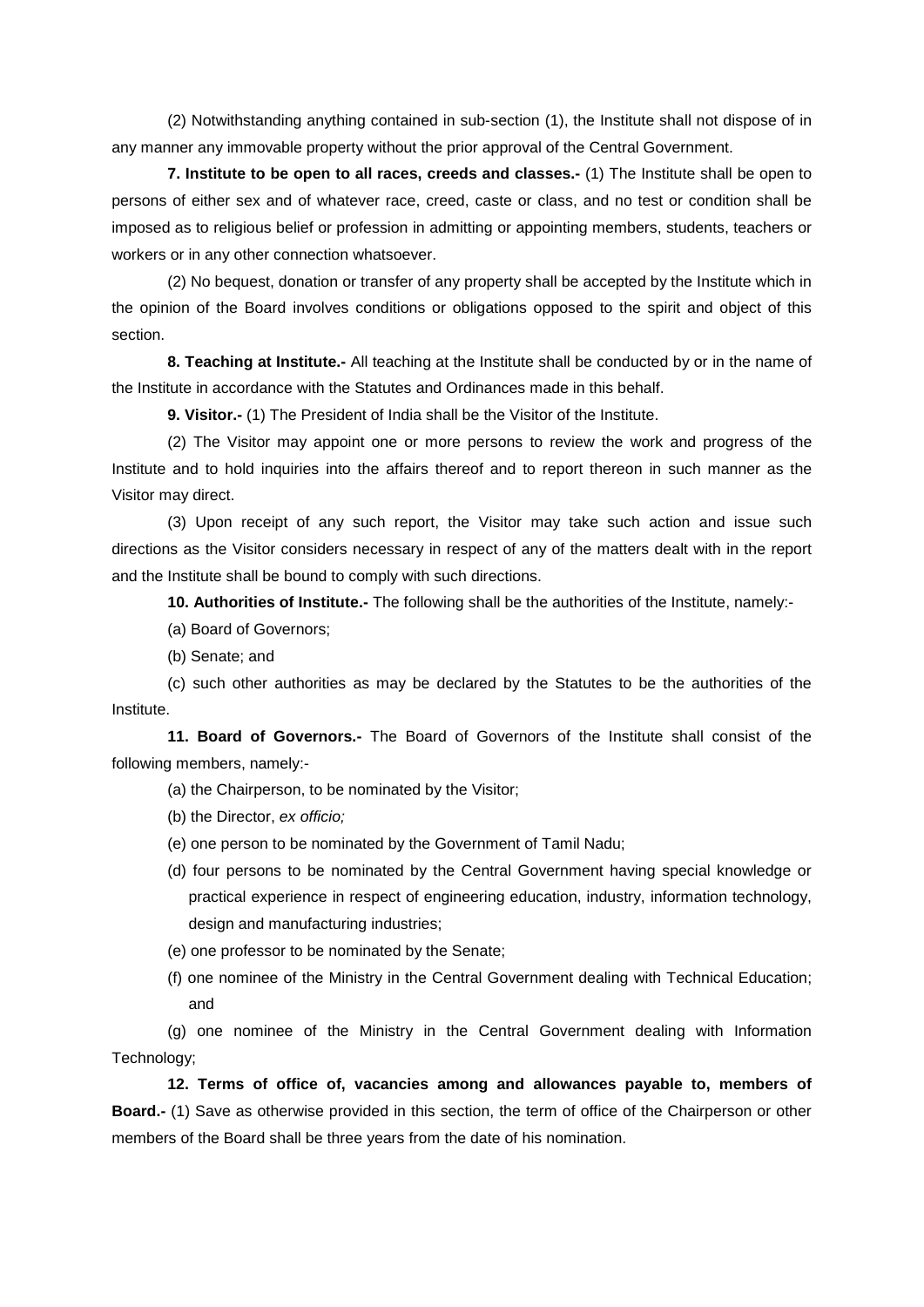(2) The term of office of an *ex officio* member shall continue so long as he holds the office by virtue of which he is a member.

(3) The term of office of a member nominated under clause (e) of section 11 shall be two years from the 1st day of January of the year in which he is nominated.

(4) The term of office of a member nominated to fill a casual vacancy shall continue for the remainder of the term of the member in whose place he has been nominated.

(5) Notwithstanding anything contained in this section, an outgoing member shall, unless the Board otherwise directs, continue in office until another person is nominated as a member in his place.

(6) The members of the Board shall be entitled to such allowances, if any, from the Institute as may be provided for in the Statutes but no member other than the members referred to in clauses (b) and (e) of section 11 shall be entitled to any salary by reason of this sub-section.

(7) A member may resign his office by writing under his hand addressed to the Central Government but he shall continue in office until his resignation is accepted by that Government.

**13. Powers and functions of Board.-** (1) Subject to the provisions of this Ordinance, the Board of the Institute shall be responsible for the general superintendence, direction and control of the affairs of the Institute and shall exercise all the powers of the Institute not otherwise provided for by this Ordinance, the Statutes and the Ordinances and shall have the power to review the acts of the Senate .

(2) Without prejudice to the provisions of sub-section (1), the Board shall,-

(a) take decisions on questions of policy relating to the administration and working of the Institute;

- (b) institute courses of study at the Institute;
- (c) make Statutes;
- (d) institute and appoint persons to academic as well as other posts in the Institute;
- (e) consider and modify or cancel Ordinances;
- (f) consider and pass resolutions on the annual report, the annual accounts and the budget estimates of the Institute;
- (g) exercise such other powers and perform such other duties as may be conferred or imposed upon it by this Ordinance or the Statutes.

(3) The Board shall have the power to appoint such committees, as it considers necessary for the exercise of its powers and the performance of its duties under this Ordinance.

**14. Senate.-** The Senate of the Institute shall consist of the following persons, namely :-

- (a) the Director, *ex officio,* who shall be the Chairman of the Senate;
- (b) the Professors appointed or recognised as such by the Institute for the purpose of imparting instructions in the Institute;
- (c) three persons, not being employees of the Institute, to be nominated by the Board from among educationists of repute, one each from the fields of science, engineering and humanities; and
- (d) such other members of the staff as may be laid down in the Statutes.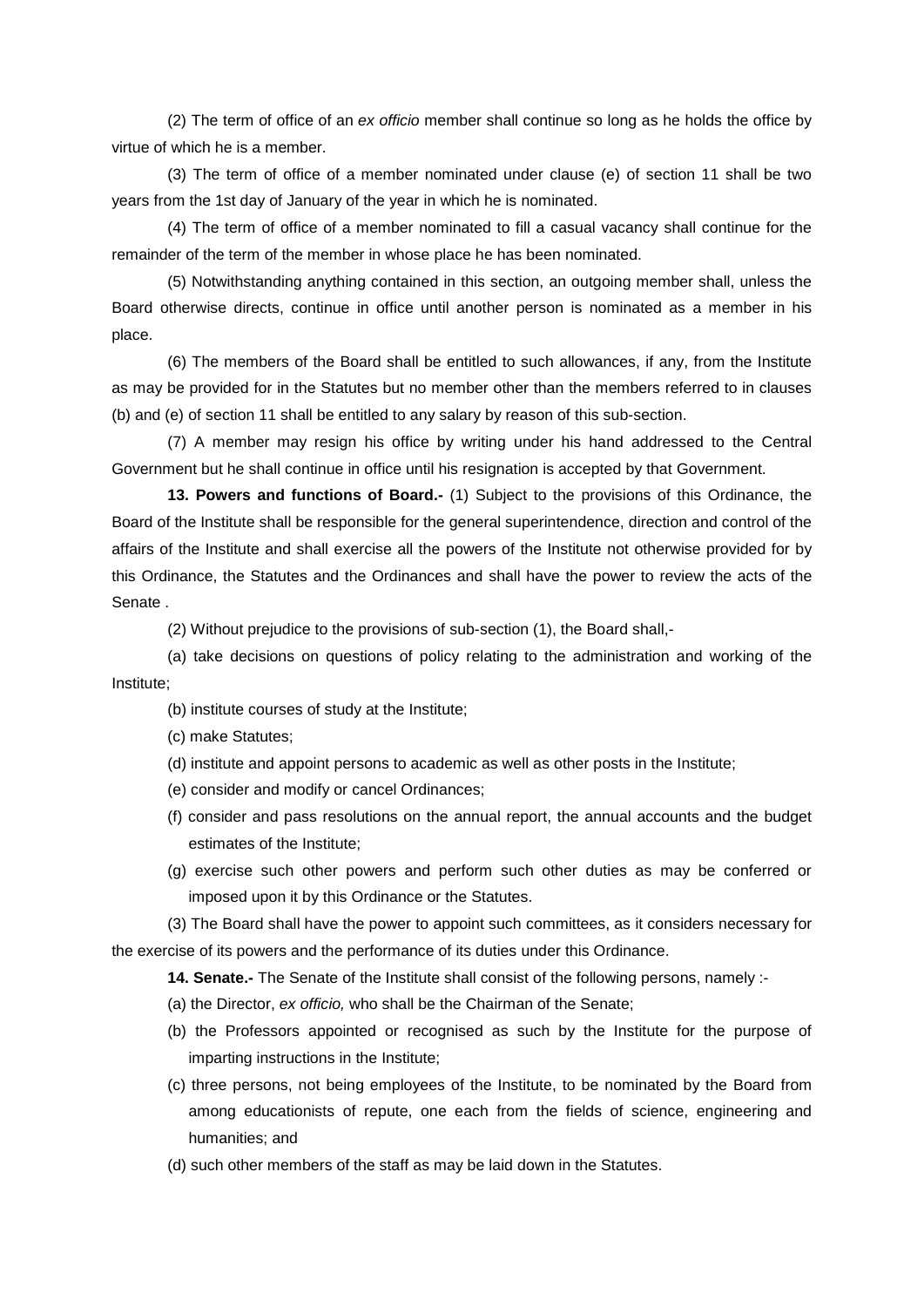**15. Functions of Senate.-** Subject to the provisions of this Ordinance, the Statutes and the Ordinances, the Senate shall be the principal academic body of the Institute and shall have control over and be responsible for maintenance of standards of education, teaching and training, interdepartmental coordination, research, examinations and tests within the Institute and shall exercise such other powers and discharge such other duties and functions as may be prescribed or conferred upon it by the Statutes.

**16. Powers and functions of Chairperson.-** (1) The Chairperson shall preside at the meetings of the Board and at convocations of the Institute.

(2) It shall be the duty of the Chairperson to ensure that decisions taken by the Board are implemented.

(3) The Chairperson shall exercise such powers and perform such duties as may be assigned to him by or under this Ordinance, Statutes or by resolution of the Board.

**17. Director.-** (1) The Director of the Institute shall be appointed by the Visitor, on whose directions the Board shall issue an order of appointment.

(2) The Director shall be the principal academic and executive officer of the Institute and shall be responsible for proper administration of the Institute and for imparting of instruction and maintenance of discipline therein.

(3) The Director shall submit annual reports and accounts to the Board.

(4) The Director shall exercise such powers and perform such other duties as may be assigned to him by this Ordinance, the Statutes or Ordinances or by resolution of the Board.

**18. Registrar.**-(1) The appointment of the Registrar of the Institute shall be on such terms and conditions as laid down by the Statutes.

(2) The Registrar shall be the custodian of records, the common seal, the funds of the Institute and the property of the Institute, as the Board shall commit to his charge.

(3) The Registrar shall act as the Secretary of the Board and such committees, as may be prescribed by the Statutes.

(4) The Registrar shall exercise such other powers and perform such other duties as may be assigned to him by this Ordinance or the Statutes or the Board or the Director and in exercising such powers and in performing such duties, he shall be responsible to the Director for the proper discharge of his functions.

**19. Other authorities and Officers.-** The powers and duties of officers other than those mentioned in this Chapter shall be determined by the Statutes.

**20. Grants by Central Government.-** For the purpose of enabling the Institute to discharge its functions efficiently under this Ordinance, the Central Government may after due appropriation made by Parliament by law in this behalf, pay to the Institute in each financial year such sums of money and in such manner as it may think fit.

**21. Funds of Institute.-** (1) The institute shall maintain a fund to which the following shall be credited, namely:-

(a) all moneys provided by the Central Government or any State Government;

(b) all fees and other charges received by the Institute;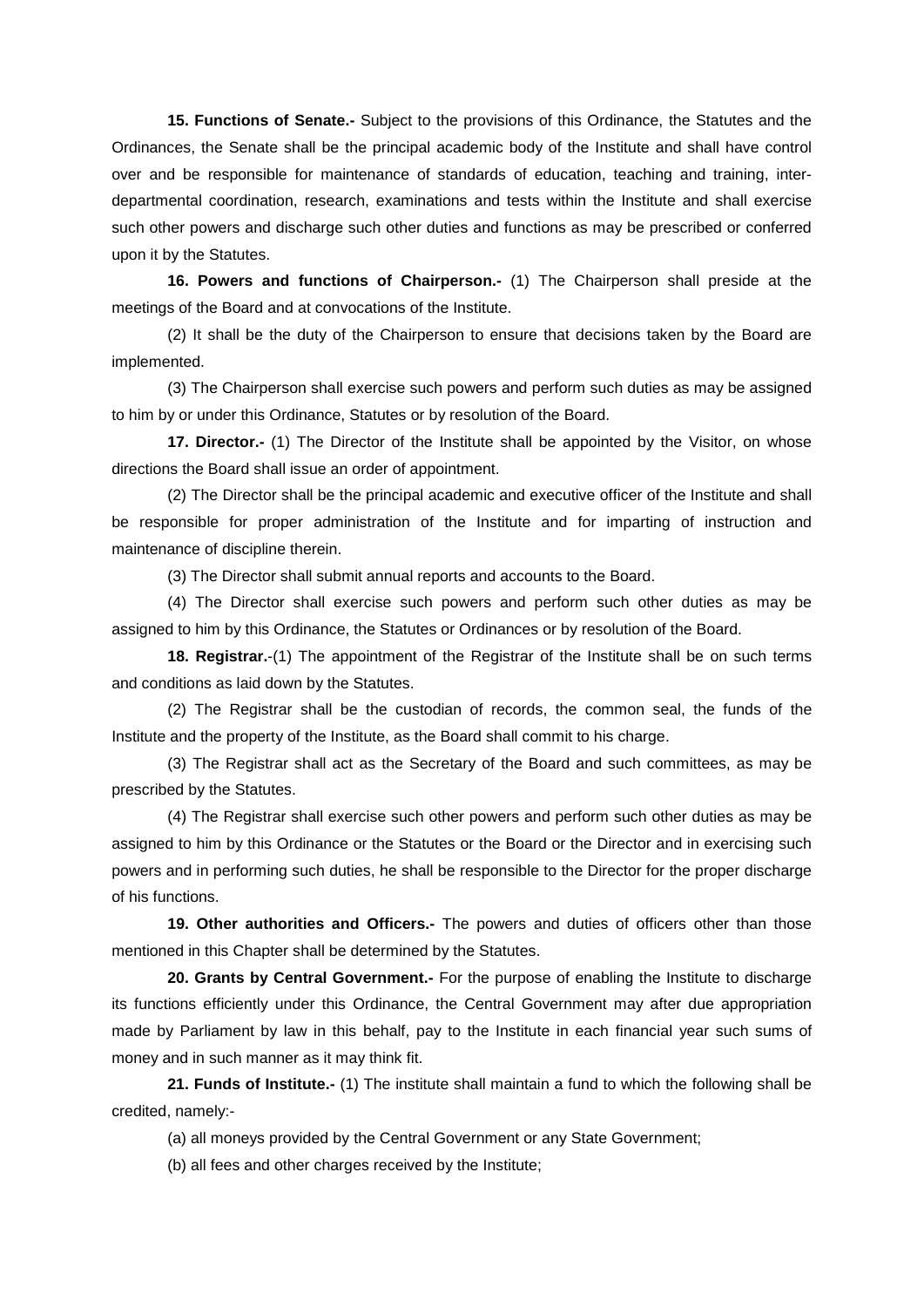- (c) all moneys received by the Institute by way of grants, gifts, donations, benefactions, bequests or transfers; and
- (d) all moneys received by the Institute in any other manner or from any other source.

(2) All moneys credited to the Fund of the Institute shall be deposited in such banks or invested in such manner as the Institute may, with the approval of the Central Government, decide.

(3) The Fund of the Institute shall be applied towards meeting the expenses of the Institute, including expenses incurred in the exercise of its powers and discharge of its duties under this Ordinance.

**22. Accounts and audit.-** (1) The Institute shall maintain proper accounts and other relevant records and prepare an annual statement of accounts, including the balance sheet, in such form as may be specified, by notification, by the Central Government in consultation with the Comptroller and Auditor-General of India.

(2) The accounts of the Institute shall be audited by the Comptroller and Auditor-General of India and any expenditure incurred by him in connection with such audit shall be payable by the Institute to the Comptroller and Auditor-General of India.

(3) The Comptroller and Auditor-General of India and any person appointed by him in connection with the audit of the accounts of the Institute shall have the same rights, privileges and authority in connection with such audit as the Comptroller and Auditor-General of India has in connection with the audit of the Government accounts, and, in particular, shall have the rights to demand the production of books, accounts, connected vouchers and other documents and papers and to inspect the offices of the Institute.

(4) The accounts of the Institute as certified by the Comptroller and Auditor- General of India or any other person appointed by him in this behalf together with the audit report thereon shall be forwarded annually to the Central Government and that Government shall cause the same to be laid before each House of Parliament in accordance with such procedure as may be laid down by the Central Government.

**23. Pension and provident fund.-** (1) The Institute shall constitute for the benefit of its employees, including the Director in such manner and subject to such conditions as may be prescribed by the Statutes, such pension and provident funds and provide such insurance scheme as it may deem fit.

(2) Where any such provident fund has been so constituted, the Central Government may declare that the provisions of the Provident Funds Act, 1925 (19 of 1925.) shall apply to such fund as if it were a Government Provident Fund.

**24. Appointments.-** All appointments of the staff of the Institute, except that of the Director, shall be made in accordance with the procedure laid down in the Statutes, by -

(a) the Board, if the appointment is made on the -

- (i) academic staff in the post of Associate Professor or above; or
- (ii) non-academic staff in any cadre up to a scale of pay as decided by the Board; and

(b) the Director, in other cases.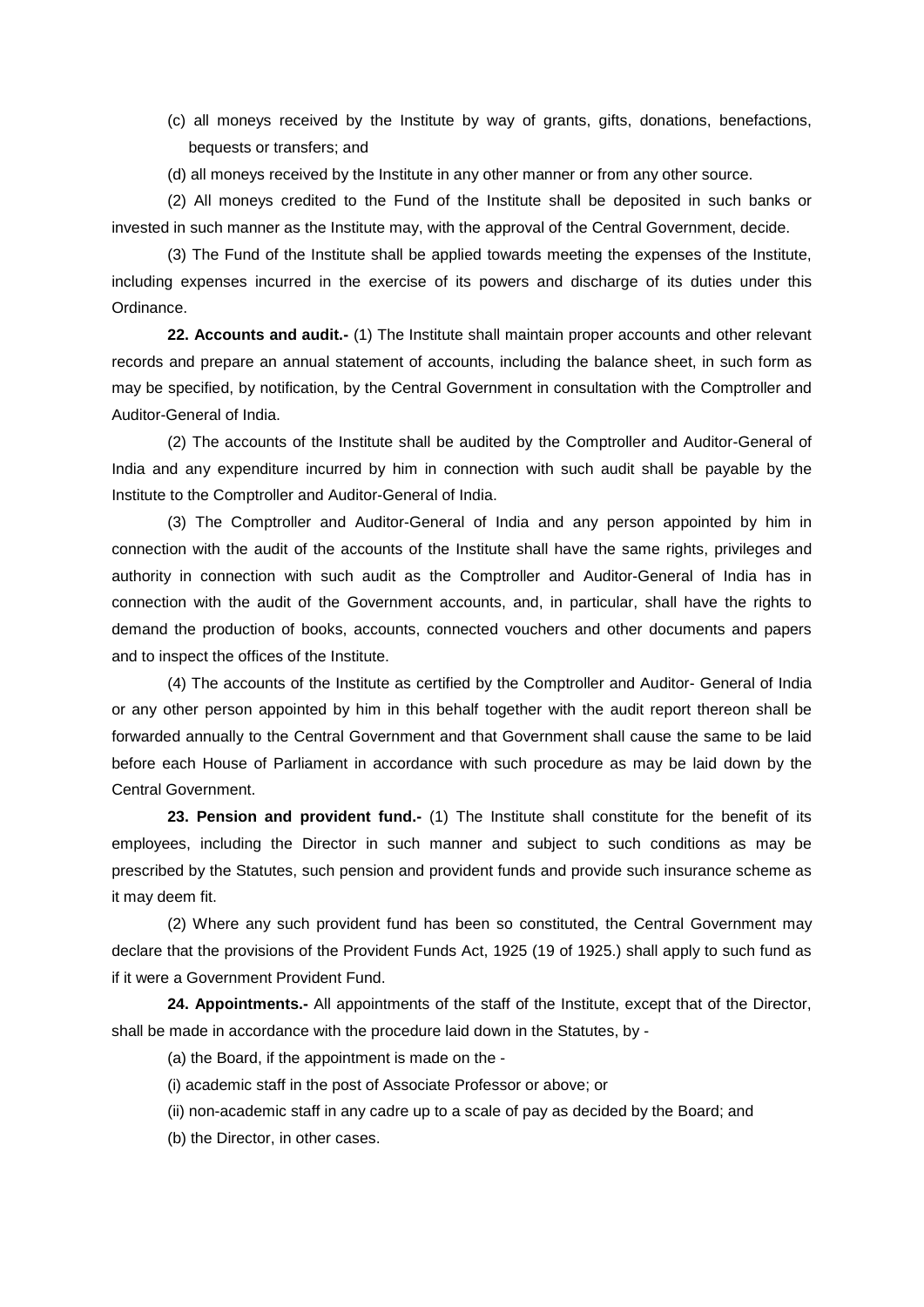**25. Statutes.-** Subject to the provisions of this Ordinance, the Statutes may provide for all or any of the following matters, namely:-

- (a) the conferment of honorary degrees;
- (b) the formation of departments or divisions of teaching;
- (c) the fees to be charged for courses of study in the Institute and for admission to the examinations of degrees and diplomas of the Institute;
- (d) the institution of fellowships, scholarships, exhibitions, medals and prizes;
- (e) the term of office and the method of appointment of officers of the Institute;
- (f) the qualifications of teachers of the Institute;
- (g) the classifications, the method of appointment and the determination of the terms and conditions of service of teachers and other staff of the Institute;
- (h) the constitution of pension and provident funds and insurance scheme for the benefit of the officers, teachers and other staff of the Institute;
- (i) the constitution, powers and duties of the authorities of the Institute;
- (j) the establishment and maintenance of halls and hostels;
- (k) the conditions of residence of students of the Institute and the levying of fees for residence in the halls and hostels and of other charges;
- (l) the allowances to be paid to the Chairperson and members of the Board;
- (m) the authentication of the orders and decisions of the Board;
- (n) the meetings of the Board, the Senate, or any Committee, the quorum at such meetings and the procedure to be followed in the conduct of their business;
- (o) any other matter which by this Ordinance is to be or may be prescribed by the Statutes.

**26. Statutes, how made.-** (1) The first Statutes of the Institute shall be framed by the Central Government with the previous approval of the Visitor and a copy of the same shall be laid as soon as may be before each House of Parliament.

(2) The Board may, from time to time, make new or additional Statutes or may amend or repeal the Statutes in the manner provided in this section.

(3) Every new Statute or addition to the Statutes or any amendment or repeal of Statute shall require the previous approval of the Visitor who may assent thereto or withhold assent or remit it to the Board for consideration.

(4) A new Statute or a Statute amending or repealing an existing Statute shall have no validity unless it has been assented to by the Visitor.

**27. Ordinances.-** Subject to the provisions of this Ordinance and the Statutes, the Ordinances of the Institute may provide for all or any of the following matters, namely:-

(a) the admission of the students to the Institute;

- (b) the courses of study to be laid down for all degrees and diplomas of the Institute;
- (c) the conditions under which students shall be admitted to the degree or diploma courses and to the examinations of the Institute, and shall be eligible for degrees and diplomas;
- (d) the conditions of award of the fellowships, scholarships, exhibitions, medals and prizes;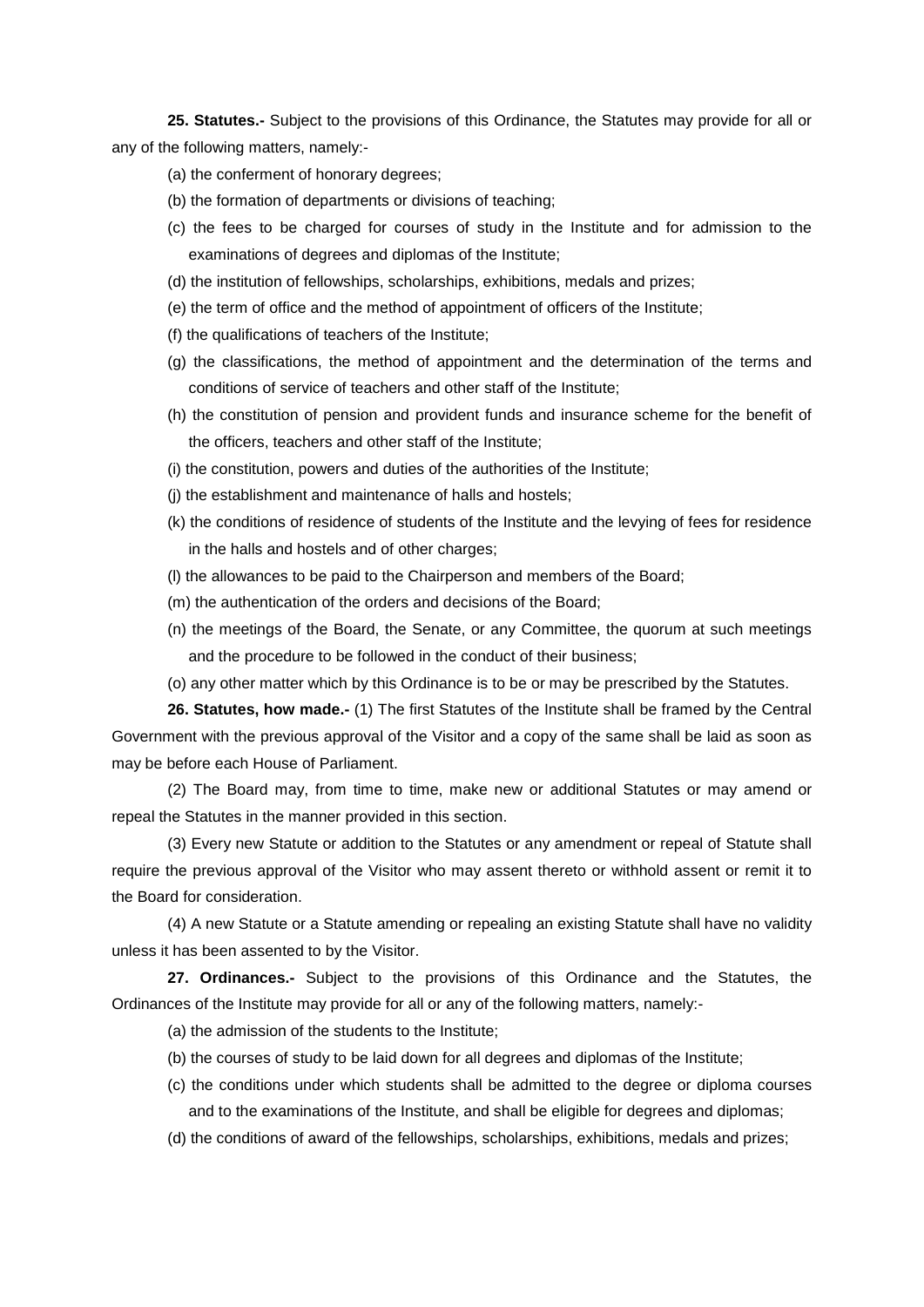- (e) the conditions and mode of appointment and duties of examining bodies, examiners and moderators;
- (f) the conduct of examinations;
- (g) the maintenance of discipline among the students of the Institute; and
- (h) any other matter which by this Ordinance or the Statutes is to be or may be provided for by the Ordinances.

**28. Ordinances how made.-** (1) Save as otherwise provided in this section, Ordinances shall be made by the Senate.

(2) All Ordinances made by the Senate shall have effect from such date as it may direct, but every Ordinance so made shall be submitted, as soon as may be, to the Board and shall be considered by the Board at its next succeeding meeting.

(3) The Board shall have power by resolution to modify or cancel any such Ordinance and such Ordinance shall from the date of such resolution stand modified accordingly or cancelled, as the case may be.

**29. Tribunal of Arbitration.**- (1) Any dispute arising out of a contract between the Institute and any of its employees shall, at the request of the employee concerned or at the instance of the Institute, be referred to a Tribunal of Arbitration consisting of one member appointed by the Institute, one member nominated by the employee, and an umpire appointed by the Visitor.

(2) The decision of the Tribunal shall be final and shall not be questioned in any court.

(3) No suit or proceeding shall lie in any court in respect of any matter, which is required by sub-section (1) to be referred to the Tribunal of Arbitration.

(4) The Tribunal of Arbitration shall have power to regulate its own procedure.

(5) Nothing in any law for the time being in force relating to arbitration shall apply to arbitrations under this section.

#### **CHAPTER III**

### **MISCELLANEOUS**

**30. Control by Central Government.-** The Institute shall carry out such directions as may be issued to it from time to time by the Central Government for the efficient administration of this Ordinance.

**31. Acts and proceedings not to be invalidated by vacancies, etc.-** No act of the Institute or Board or Senate or any other body set up under this Ordinance or the Statutes shall be invalid merely by reason of

- (a) any vacancy in or defect in the constitution thereof; or
- (b) any defect in the selection, nomination or appointment of a person acting as a member thereof; or
- (c) any irregularity in its procedure not affecting the merits of the case.

**32. Power to remove difficulties.** (1) If any difficulty arises in giving effect to the provisions of this Ordinance, the Central Government may, by order published in the Official Gazette, make such provisions not inconsistent with the provisions of this Ordinance, as may appear to it to be necessary or expedient for removing the difficulty.